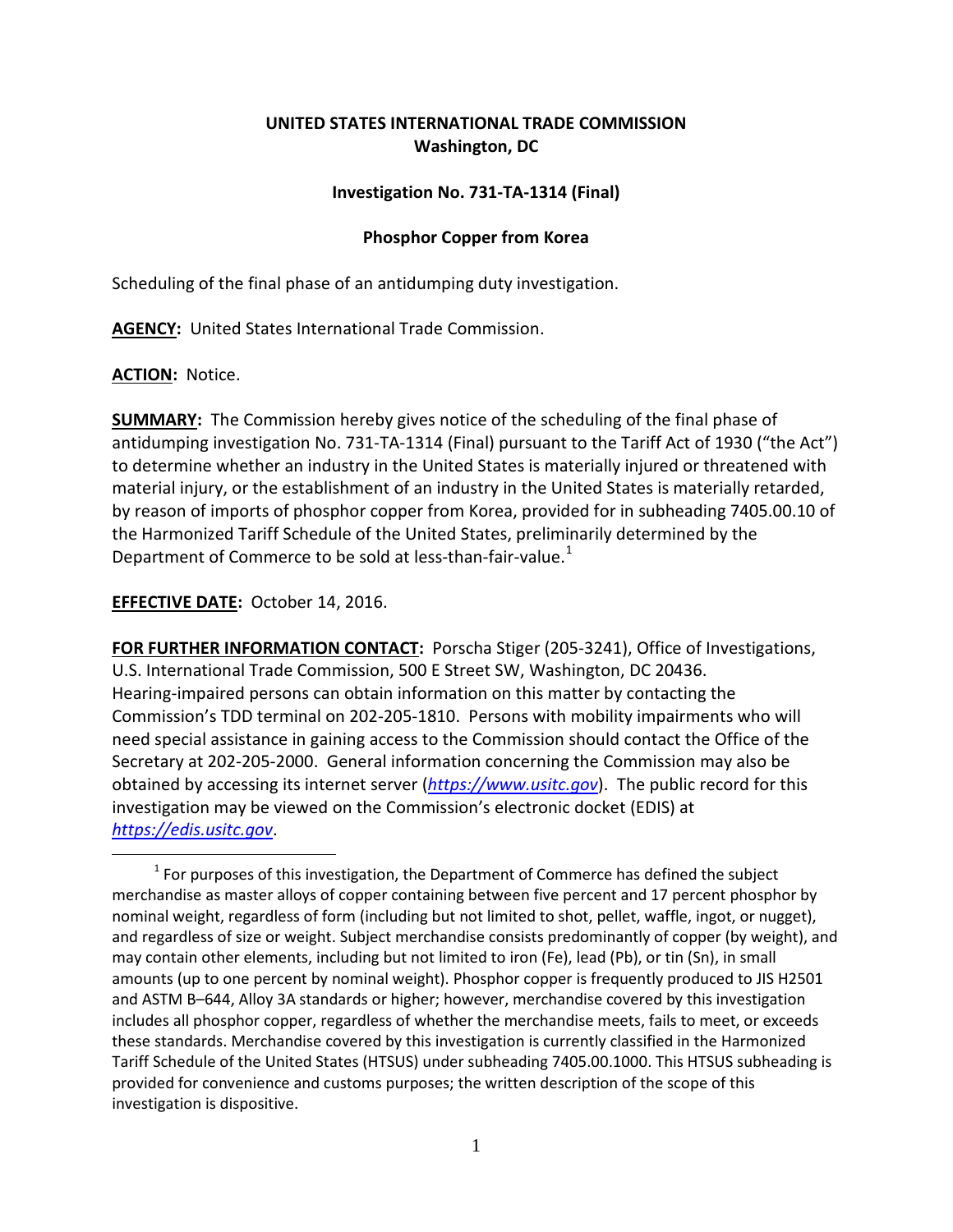### **SUPPLEMENTARY INFORMATION:**

**Background.**--The final phase of this investigation is being scheduled, pursuant to section 735(b) of the Tariff Act of 1930 (19 U.S.C. 1673d(b)), as a result of an affirmative preliminary determination by the Department of Commerce that imports of phosphor copper from Korea are being sold in the United States at less than fair value within the meaning of section 733 of the Act (19 U.S.C. 1673b). The investigation was requested in a petition filed on March 9, 2016, by Metallurgical Products Company, West Chester, Pennsylvania.

For further information concerning the conduct of this phase of the investigation, hearing procedures, and rules of general application, consult the Commission's Rules of Practice and Procedure, part 201, subparts A and B (19 CFR part 201), and part 207, subparts A and C (19 CFR part 207).

**Participation in the investigation and public service list.**--Persons, including industrial users of the subject merchandise and, if the merchandise is sold at the retail level, representative consumer organizations, wishing to participate in the final phase of this investigation as parties must file an entry of appearance with the Secretary to the Commission, as provided in section 201.11 of the Commission's rules, no later than 21 days prior to the hearing date specified in this notice. A party that filed a notice of appearance during the preliminary phase of the investigation need not file an additional notice of appearance during this final phase. The Secretary will maintain a public service list containing the names and addresses of all persons, or their representatives, who are parties to the investigation.

**Limited disclosure of business proprietary information (BPI) under an administrative protective order (APO) and BPI service list.**--Pursuant to section 207.7(a) of the Commission's rules, the Secretary will make BPI gathered in the final phase of this investigation available to authorized applicants under the APO issued in the investigation, provided that the application is made no later than 21 days prior to the hearing date specified in this notice. Authorized applicants must represent interested parties, as defined by 19 U.S.C. 1677(9), who are parties to the investigation. A party granted access to BPI in the preliminary phase of the investigation need not reapply for such access. A separate service list will be maintained by the Secretary for those parties authorized to receive BPI under the APO.

**Staff report.**--The prehearing staff report in the final phase of this investigation will be placed in the nonpublic record on February 13, 2017, and a public version will be issued thereafter, pursuant to section 207.22 of the Commission's rules.

**Hearing.**--The Commission will hold a hearing in connection with the final phase of this investigation beginning at 9:30 a.m. on Tuesday, February 28, 2017, at the U.S. International Trade Commission Building. Requests to appear at the hearing should be filed in writing with the Secretary to the Commission on or before February 23, 2017. A nonparty who has testimony that may aid the Commission's deliberations may request permission to present a short statement at the hearing. All parties and nonparties desiring to appear at the hearing and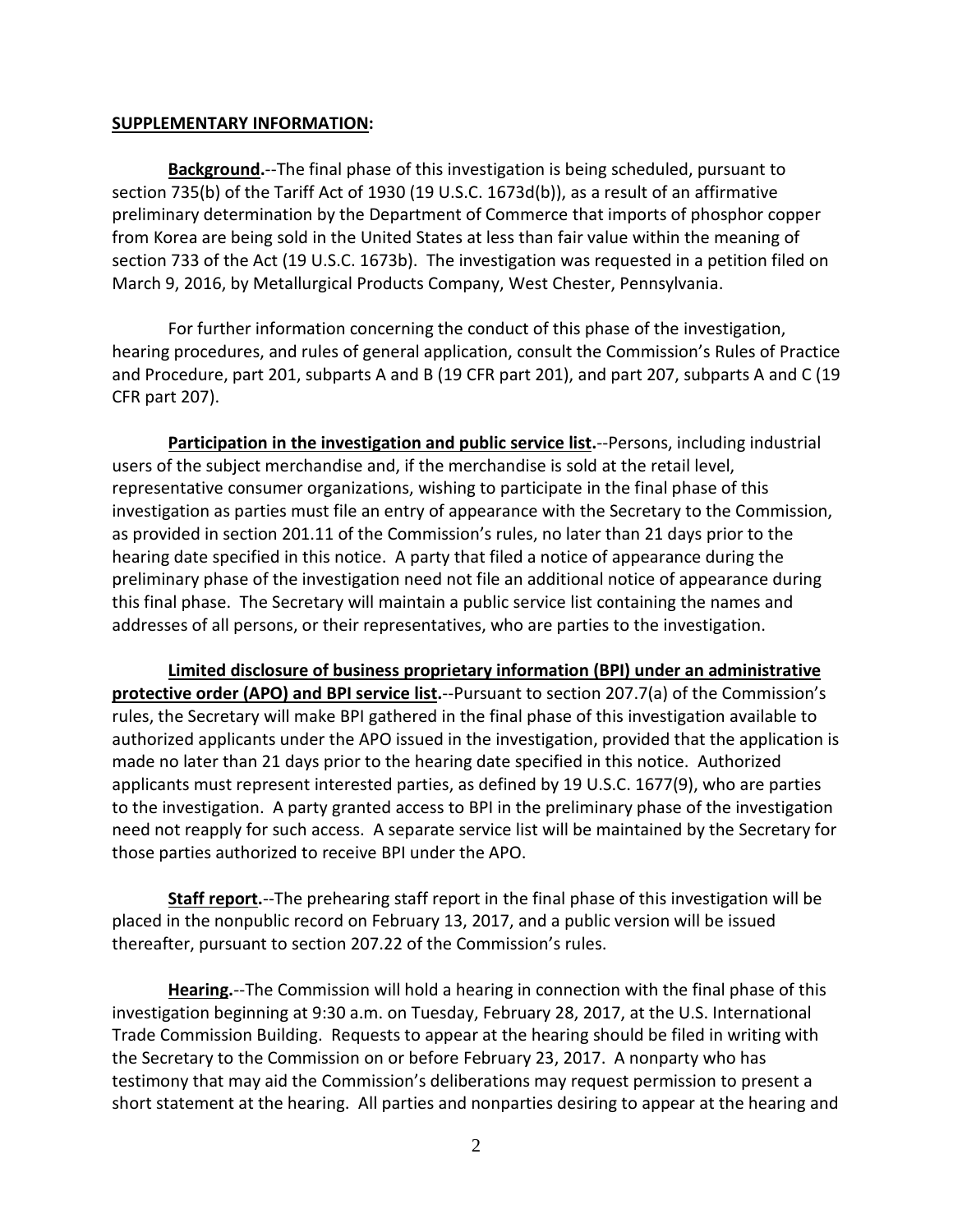make oral presentations should participate in a prehearing conference to be held on February 27, 2017, at the U.S. International Trade Commission Building, if deemed necessary. Oral testimony and written materials to be submitted at the public hearing are governed by sections 201.6(b)(2), 201.13(f), and 207.24 of the Commission's rules. Parties must submit any request to present a portion of their hearing testimony in camera no later than 7 business days prior to the date of the hearing.

**Written submissions.**--Each party who is an interested party shall submit a prehearing brief to the Commission. Prehearing briefs must conform with the provisions of section 207.23 of the Commission's rules; the deadline for filing is February 21, 2017. Parties may also file written testimony in connection with their presentation at the hearing, as provided in section 207.24 of the Commission's rules, and posthearing briefs, which must conform with the provisions of section 207.25 of the Commission's rules. The deadline for filing posthearing briefs is March 7, 2017. In addition, any person who has not entered an appearance as a party to the investigation may submit a written statement of information pertinent to the subject of the investigation, including statements of support or opposition to the petition, on or before March 7, 2017. On March 24, 2017, the Commission will make available to parties all information on which they have not had an opportunity to comment. Parties may submit final comments on this information on or before March 28, 2017, but such final comments must not contain new factual information and must otherwise comply with section 207.30 of the Commission's rules. All written submissions must conform with the provisions of section 201.8 of the Commission's rules; any submissions that contain BPI must also conform with the requirements of sections 201.6, 207.3, and 207.7 of the Commission's rules. The Commission's *Handbook on E-Filing*, available on the Commission's website at *[http://edis.usitc.gov](http://edis.usitc.gov/)*, elaborates upon the Commission's rules with respect to electronic filing.

Additional written submissions to the Commission, including requests pursuant to section 201.12 of the Commission's rules, shall not be accepted unless good cause is shown for accepting such submissions, or unless the submission is pursuant to a specific request by a Commissioner or Commission staff.

In accordance with sections 201.16(c) and 207.3 of the Commission's rules, each document filed by a party to the investigation must be served on all other parties to the investigation (as identified by either the public or BPI service list), and a certificate of service must be timely filed. The Secretary will not accept a document for filing without a certificate of service.